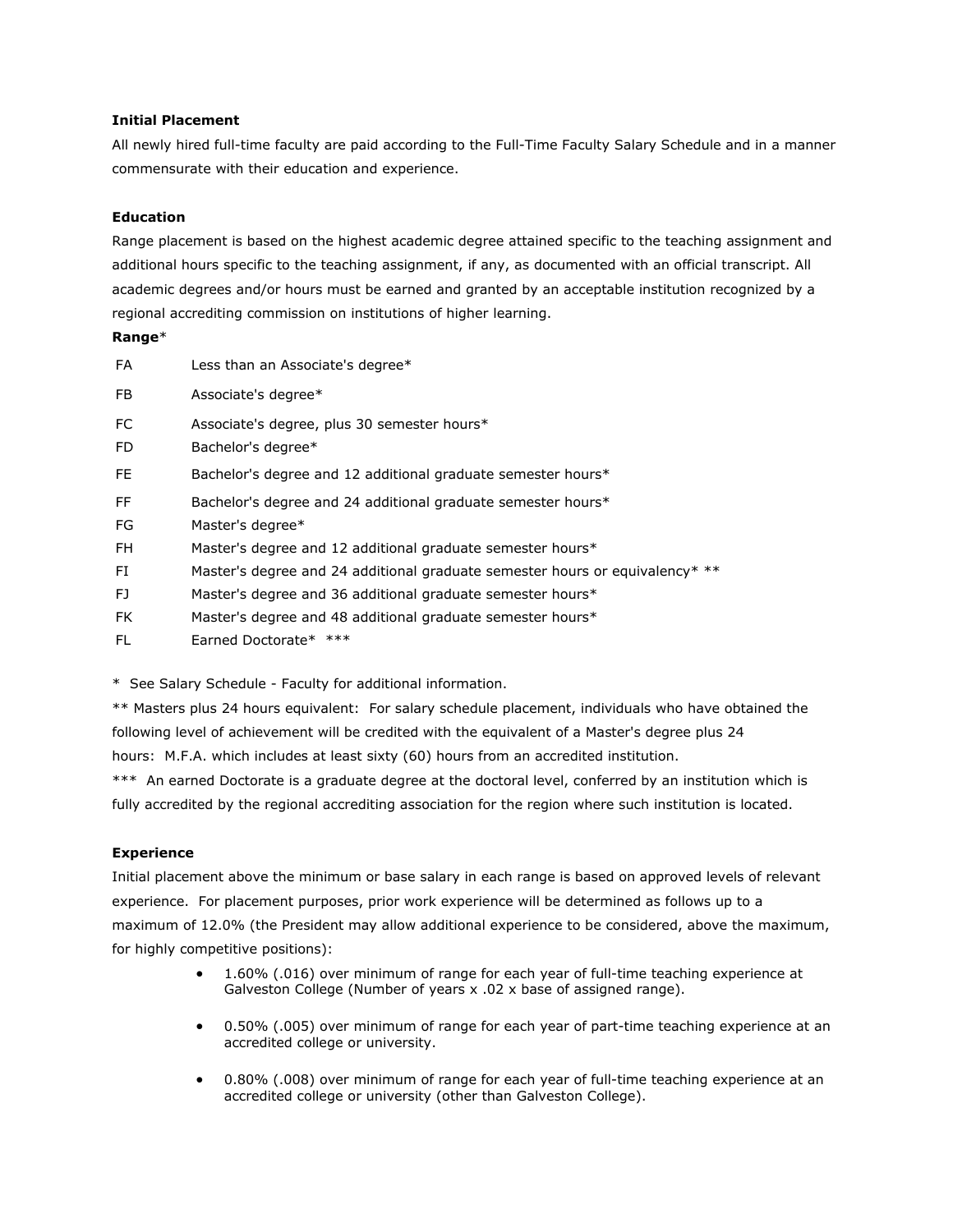- 0.80% (.008) over minimum of range for each year of full-time teaching experience in elementary, middle, junior and/or senior high school.
- 0.80% (.0080) over minimum of range for each year of full-time business/industry or experience/training not specifically identified under education, but directly related to the teaching assignment in a technical area.
- 0.50% (.005) over minimum of range for each year of part-time business/industry or experience/training not specifically identified under education, but directly related to the teaching assignment in a technical area.
- Initial salary credit may also be granted for relevant experience in business, industry, military service, and/or for teaching experiences not listed above.

### **Business/Industry Stipends**

A non-permanent additional stipend (pay) above the salary as provided for in the above schedule may be offered to recruit employees in high demand fields. Business/Industry Stipends will be evaluated prior to the beginning of each fiscal year, before renewal, and must be applicable to the job description requirement.

#### **Continuation/Movement within the Salary Schedule**

Educational Incentives - change in range for the completion of additional education. A faculty member's salary may be increased by completing additional semester hours or by obtaining a more advanced degree from an acceptable institution recognized by a regional accrediting commission on institutions of higher learning. Upon obtaining the additional hours or the degree, a new range will be assigned, so long as the movement was planned and identified as a professional development goal in the faculty member's annual performance evaluation and is applicable to the job description requirements.

To request these increases in pay an Annual Education Report must be submitted to the appropriate Dean and Vice-President prior to June 1st of each year. Official transcripts documenting all college work completed must be attached. If additional education is completed and a new range assigned, the employee will be given an additional increase or increment for the upcoming year based on the ranges below:

After initial salary placement, individual faculty may receive pay increases for each additional year of fulltime experience and/or cost of living adjustments up to the maximum amount within the range. Salaries are reviewed annually and increases are granted at the discretion of the Board of Regents, upon recommendation of the President, and are contingent upon available funds.

Employees who reach the top of their pay scale will be considered to be maxed out for their pay range or classification. These individuals will remain at the maximum amount of their range unless the Board, upon recommendation of the President, approves a structural change in the salary schedule.

#### **Break in Service/ Credit for approved Leave**

If a faculty member terminates employment with the College and is later rehired, the faculty member is placed on the salary schedule in the same manner as new hires. If a faculty member has a break in service